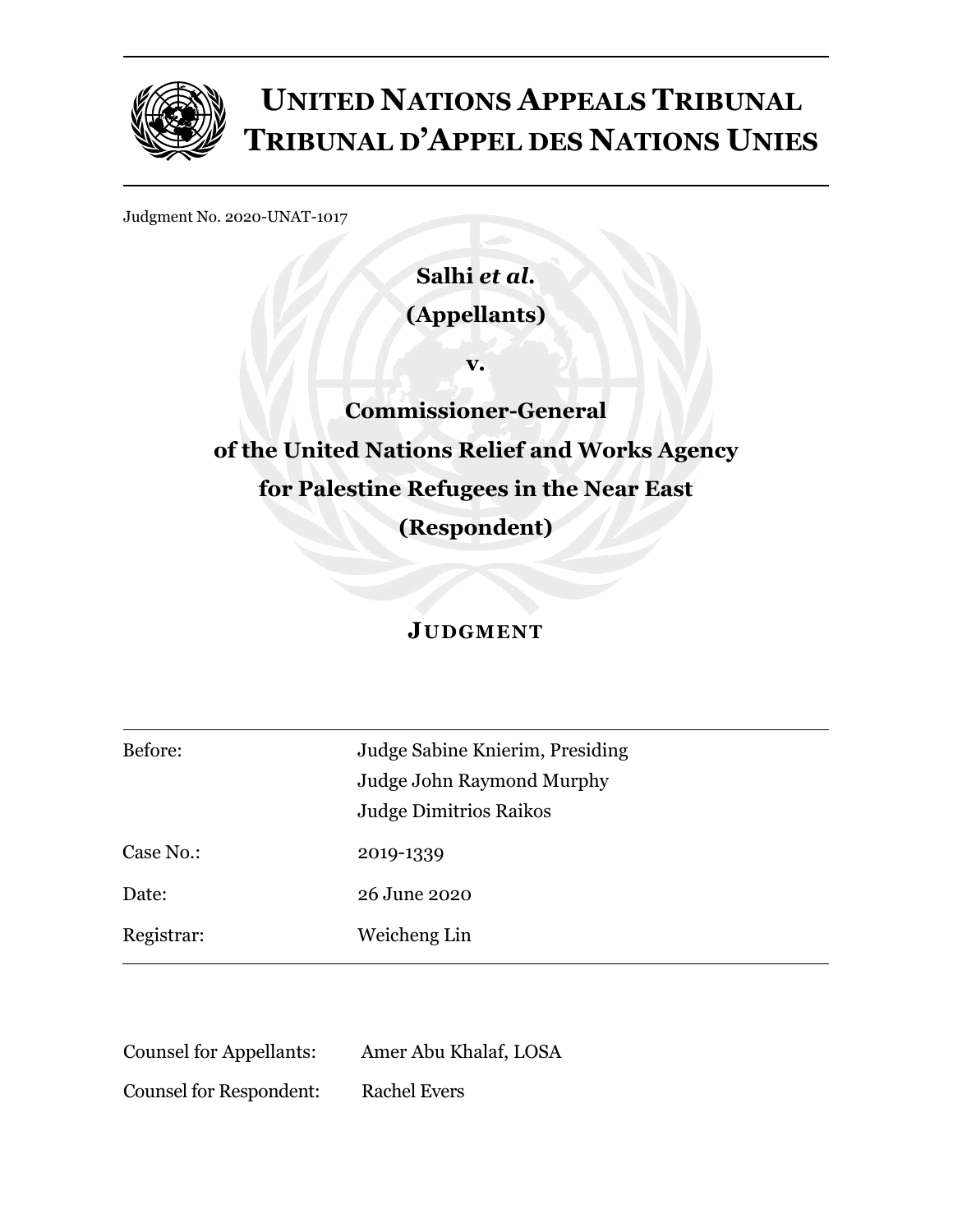#### **JUDGE SABINE KNIERIM, PRESIDING.**

1. The United Nations Appeals Tribunal (Appeals Tribunal) has before it an appeal filed by 70 Appellants (Salhi *et al.*) against Judgment No. UNRWA/DT/2019/045 rendered by the Dispute Tribunal of the United Nations Relief and Works Agency for Palestine Refugees in the Near East (UNRWA DT) on 9 September 2019 in the case of *Salhi et al. v. Commissioner-General of the United Nations Relief and Works Agency for Palestine Refugees in the Near East*. The Appellants filed their joint appeal on 12 December 2019, and the Commissioner-General of UNRWA (CG) filed his answer on 17 February 2020. For the reasons set out below, we reject the appeal and uphold the decision of the UNRWA DT.

#### **Facts and Procedure**

2. Salhi *et al*. , at the time of filing their applications with the UNRWA DT, were employed by the Agency under fixed-term appointments ("FTAs") in the Gaza Field Office ("GFO").

3. In a statement to staff members on 17 January 2018, the CG announced that the Government of the United States was limiting its contribution to the Agency to 60 million USD in 2018, compared to its contribution of more than 350 million USD in 2017.

4. In a letter to all staff members in the GFO dated 6 March 2018, the Director of UNRWA Operations, Gaza ("DUO/G") highlighted the financial difficulties the Agency was facing due to the sudden decrease in contributions to the Agency, specifically noting that "[t]he huge reduction in funding […] that was expected in 2018 for both our Programme Budget and Emergency Appeals by UNRWA's largest donor, the [United States of America], plunged the Agency into a dramatic and sudden existential crisis".

5. Due to the Agency's financial crisis, in an interoffice memorandum dated 4 July 2018, the Deputy Commissioner-General ("D/CG") recommended to the CG that the CG authorise an increase of 548 part-time posts for the GFO, the redeployment of 280 staff members, and the separation of 113 staff members. The CG approved the D/CG's recommendation on 5 July 2018.

6. In an update to staff members on 7 July 2018 about the impact of the financial crisis, the CG described the aforementioned measures that the Agency was taking to better address the challenges of the funding cut as follows: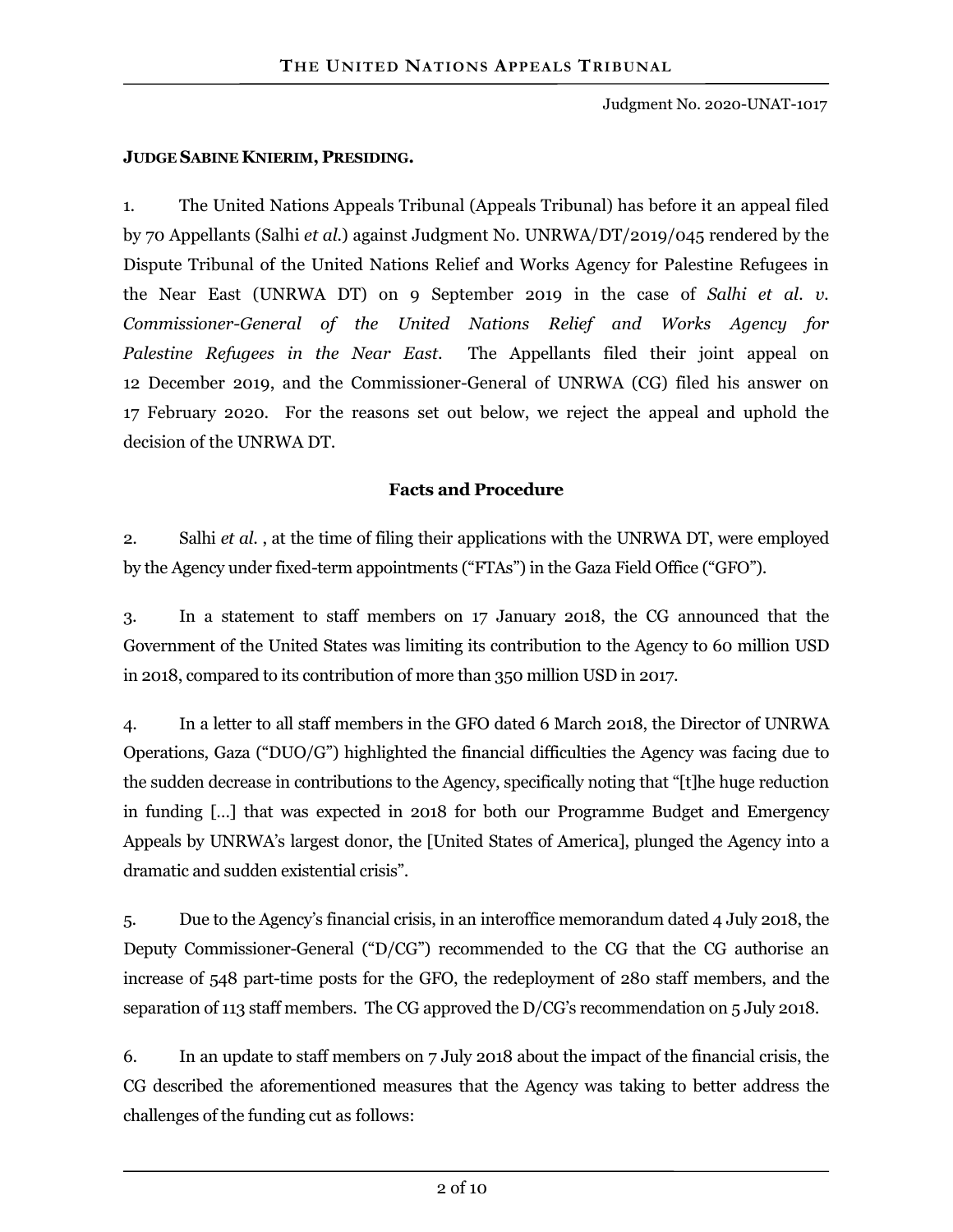We are engaging donors very actively but we need to be crystal clear about the necessity for some internal measures in order to limit the threats to our core services to Palestine refugees. The US funding cut is directly impacting our emergency interventions and we ran out of EA funding for the occupied Palestinian territory at the end of June. […] You can be certain that we will continue to fundraise for these activities but currently, we need to take some difficult measures that prioritize refugees with the most critical needs. This is our humanitarian responsibility.

Emergency interventions in the West Bank are, proportionately, the most heavily impacted because they have been supported almost entirely by the US for years, and those resources are no longer available in 2018. …

In Gaza, poverty and unemployment rates are at very high levels, and almost a million refugees – more than 50 percent of the population – depend on food aid from UNRWA. Food assistance is an absolute humanitarian necessity and a priority. We are therefore taking all measures possible to protect this vital assistance, including advancing program budget funds. To successfully do so, we have to adjust some other interventions.

One of them is our community mental health program. We are determined to alleviate the impact on refugees who rely on our mental health services. We are looking at ways to preserve at least a part of that intervention. Our job creation – cash for work – intervention in Gaza will also need to be scaled down further, as funds are no longer available to continue it at the current level.

Transitional shelter cash assistance is also being reviewed. The scheduled payment at the end of July 2018 will proceed. Further payments would require additional, dedicated resources.

7. On 25 July 2018, the Appellants individually received a letter signed by the DUO/G, informing them that their appointments would not be extended and that they would be offered new part-time fixed-term appointments. The letter read, in relevant parts, as follows:

[Your] fixed-term appointment is hereby extended until 31 August 2018. I regret to inform you, however, that, your fixed-term appointment on a full-time basis will not be renewed or extended beyond 31 August 2018 due to lack of funding.

However, you are hereby offered a new post on a fixed-term appointment at a part-time basis of 50%. Your grade will remain unchanged.

[…]

If you accept this offer, you will be transferred effective 1 September 2018.

8. The majority of the Appellants submitted requests for decision review in either August or September 2018.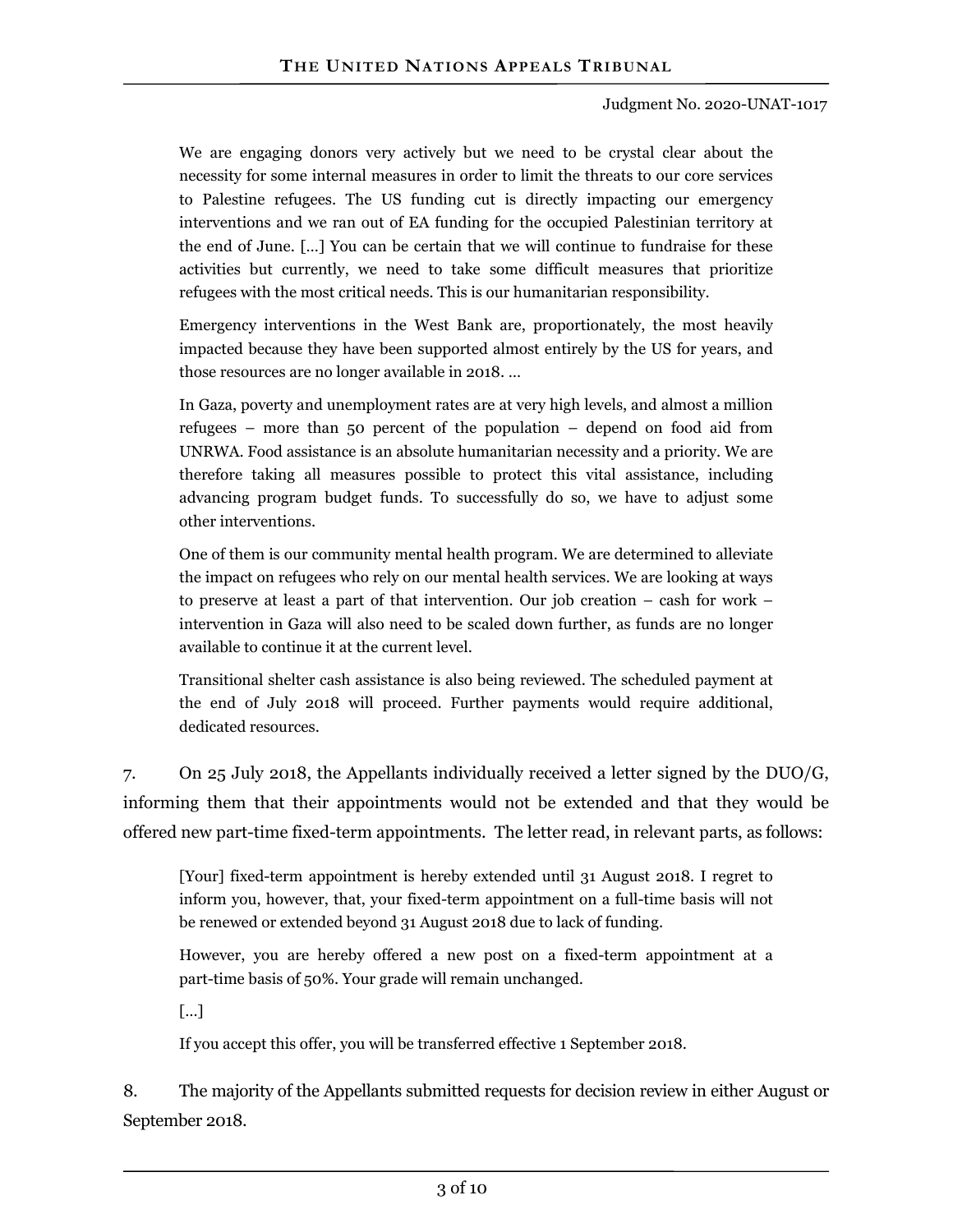9. Following an agreement reached on 1 September 2018 between the DUO/G and the Local Staff Union ("LSU") in Gaza, the Appellants' FTAs were extended on a full-time basis until the end of September 2018. The memorandum of the agreement indicated that: "[i]t must be understood that failure to mobilise additional resources on a significant scale would[,] on October 1[,] lead to implementation of the individual letters shared on July 25, i.e. moving 510 full time to part time contracts and 68 separations".

10. As a result of the failure to mobilise additional resources for the period after September 2018, the Appellants were individually notified, by letters dated 21 October 2018, that their FTAs were reclassified from full-time to part-time and extended until 31 December 2018, effective 1 October 2018. These letters read, in relevant part, as follows:

With reference to [the] Director's letter dated 25 July 2018 and because of the continuing financial crisis and shortfall in funding for the Emergency Appeal, you are hereby notified of an extension of your Fixed-Term Appointment effective 01 October 2018 until 31 December 2018 and reclassification of your category from full-time to part-time effective 01 October 2018 without any break in service.

This reclassification is temporary due to the financial crisis as mentioned above, and, is subject to the provisions of the Agency's Staff Regulations, Rules, Personnel Directives and related issuances applicable to Area staff members on part-time service, including Area Staff Rule 103.8 paragraph 3 and the same may be amended from time to time.

11. By letters from the Head, Field Human Resources Office (H/FHRO) dated 5 November 2018, the Appellants were provided with further clarifications with respect to the reclassification of their appointments from full-time to part-time.

12. Between 28 November 2018 and 4 December 2018, Salhi *et al.* filed their applications with the UNRWA Dispute Tribunal.

13. By letters from the Officer-in-Charge, H/FHRO, dated 31 December 2018, the Appellants' part-time FTAs were extended until 30 June 2019.

14. In a statement on 1 May 2019, the CG announced a decision to reinstate 500 part-time staff members in the GFO to full-time employment from 1 May to 31 December 2019. Although not entirely clear from the record, the Appellants appear to have benefited from this decision. Their challenge was thus limited to the contested decision of 25 July 2018 not to renew their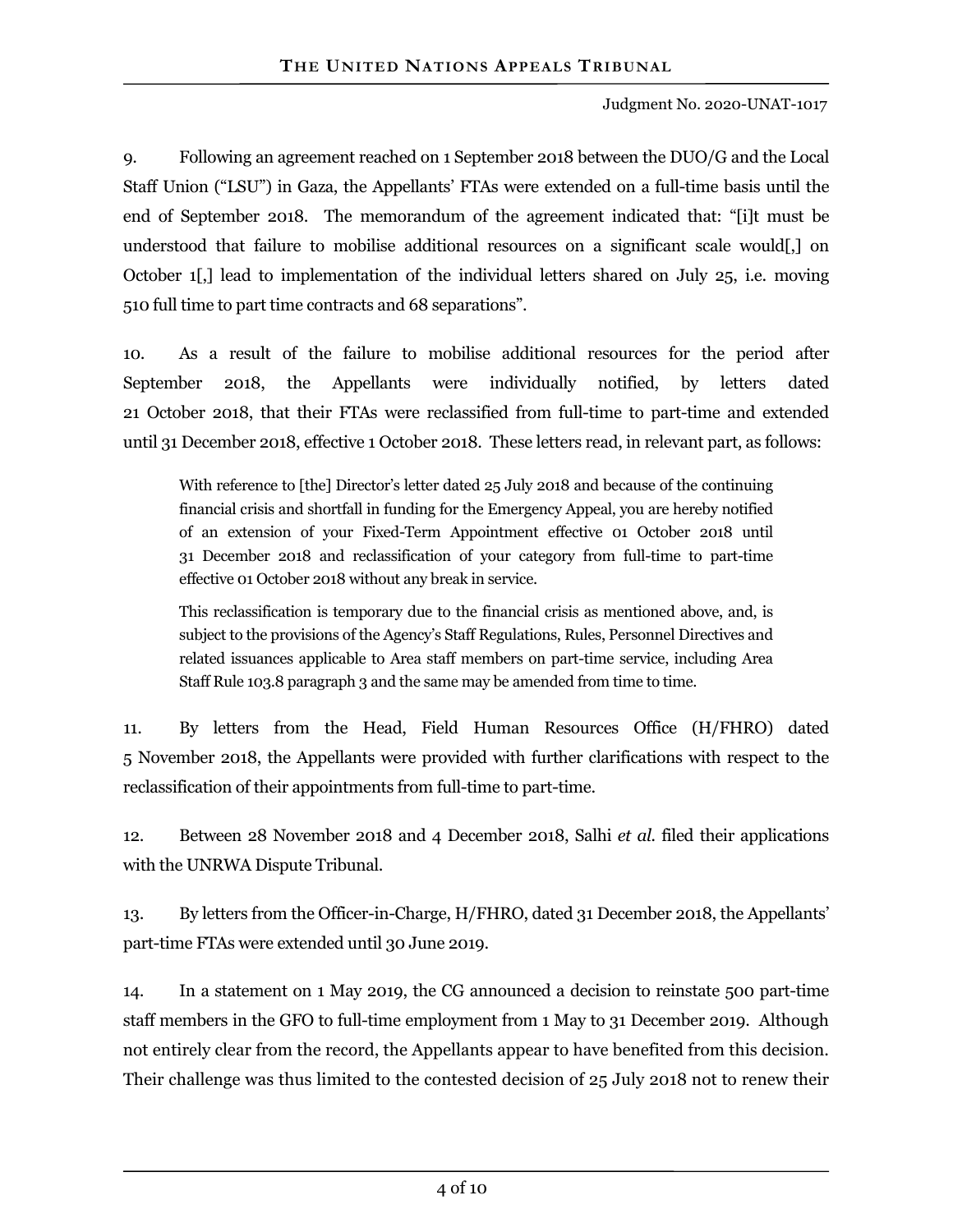FTAs on a full-time basis beyond 31 August 2018 (later extended to 30 September 2018) due to lack of funding and to offer them new appointments on a part-time basis of 50%.

15. In its judgment dated 9 November 2019, the UNRWA DT consolidated the applications of Salhi et al. It held that the applications of Mariyam Al Ashal (No. 39 of the Applicants) and Tahani Abu Ghali (No. 43 of the Applicants) were not receivable either because they had failed to establish that they had submitted a timely decision review request or because their requests for decision review were not dated. The other 68 applications were receivable, but they were dismissed on the merits. The UNRWA DT held that the contested decision was lawful, reasonable and did not violate the acquired rights of the Appellants. The Appellants received the Arabic translation of the Judgment on 28 November 2019, and filed their joint appeal on 12 December 2019.

## **Parties' Submissions**

## **Salhi** *et al***.'s appeal**

16. The Appellants submit that the UNRWA DT erred in fact and in law when assessing the evidence before it and coming to the conclusion that they had failed to establish that the contested decision was arbitrary, capricious or procedurally unfair.

17. They claim that the UNRWA DT erred in failing to address the contractual relationship and circumstances between each individual Appellant and the Agency by consolidating the cases and not dealing with each application individually.

18. The Appellants maintain that the UNRWA DT disregarded Area Staff Regulation 12.1, which allows amendment of the regulations without prejudice to the acquired rights of staff members. The CG, they contend, entirely ignored their acquired rights when making the contested decision.

19. They also claim that the UNRWA DT erred in fact and in law by not translating most of the documents (request for decision review) filed and tendered by them.

20. Finally, the Appellants maintain that the UNRWA DT erred in fact and in law by not being fair, just and transparent.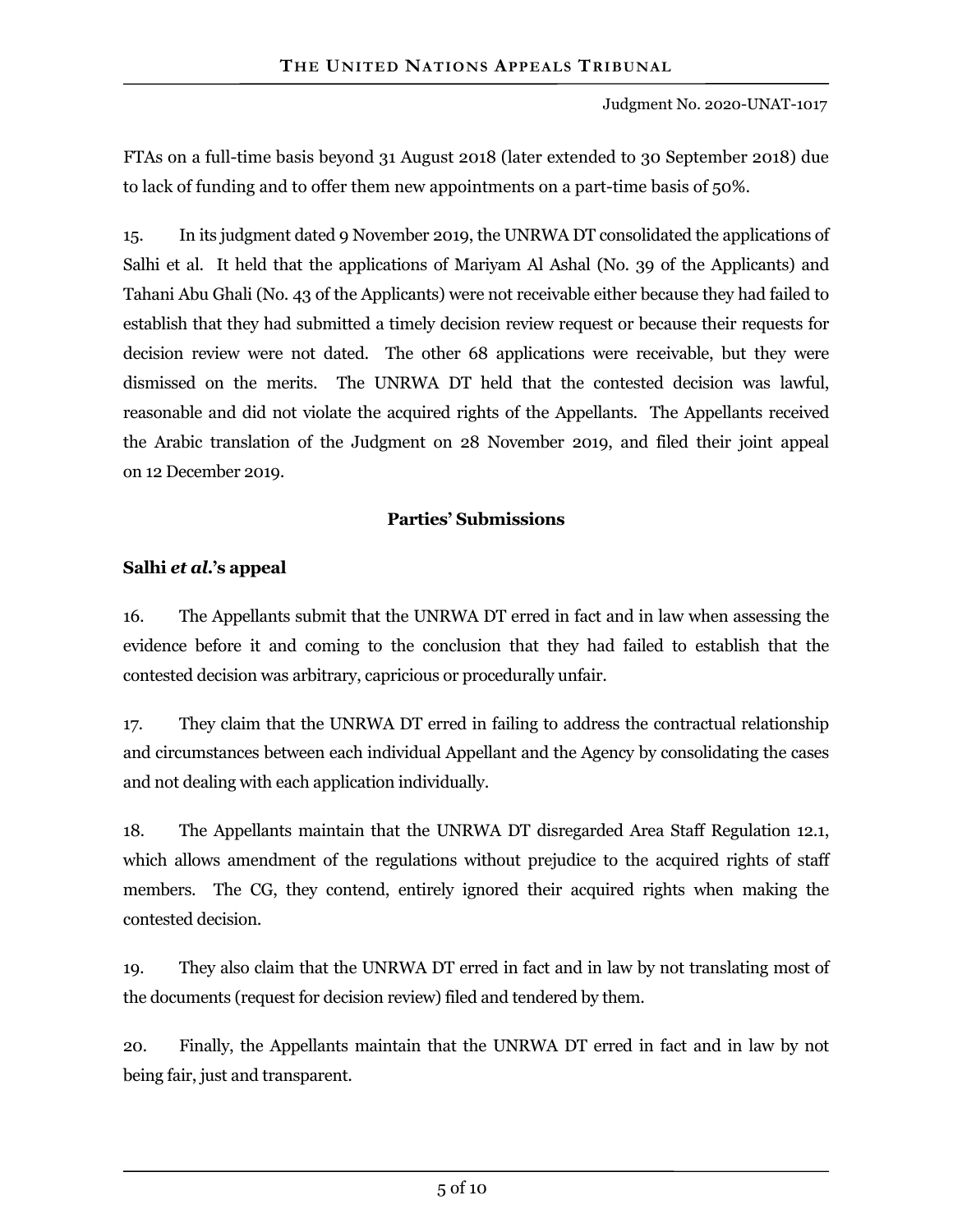21. The Appellants ask the Appeals Tribunal to reverse the Judgment of the UNRWA DT, to order their reinstatement to their former posts and to award them compensation for financial loss.

### **The Commissioner-General's answer**

22. The CG contends that the Judgment of the UNRWA DT was free of error and correct in its conclusion that Salhi *et al.* failed to establish that the non-extension of their FTAs was unlawful and unreasonable. The FTAs and the Appellants' letters of appointment do not carry any expectation of renewal or conversion. The CG acted reasonably, fairly and justly in the context of the financial crisis. Salhi *et al*.'s reliance on the Area Staff Regulation to assert acquired rights is patently misplaced. No amendment to the staff regulations was relevant or in contention.

23. The CG submits that the UNRWA DT did not err in consolidating the applications on the grounds of convenience and on the basis that the applications required the determination of common questions of law and fact.

24. The CG asks the Appeals Tribunal to dismiss the appeal.

## **Considerations**

## *Appeals filed by Ms. Al Ashal and Abu Ghali*

25. The UNRWA DT held that the applications filed by Ms. Al Ashal and Abu Ghali were not receivable, and this finding was not challenged on appeal.

## *Preliminary issues*

26. We deal first with the challenge to the consolidation of the applications. The UNRWA DT, having reviewed the applications and having noted the common questions of law and fact, considered it appropriate to consolidate the applications and issue only one judgment. Its decision in that regard was within its discretion and justifiable. Where separate applications have been filed and it appears to the UNRWA DT convenient to do so, it may consolidate the applications whereupon the applications shall proceed as one application. The overriding consideration is convenience, expedience and judicial economy. The UNRWA DT may order consolidation if it is satisfied that such a course of action is favoured by the balance of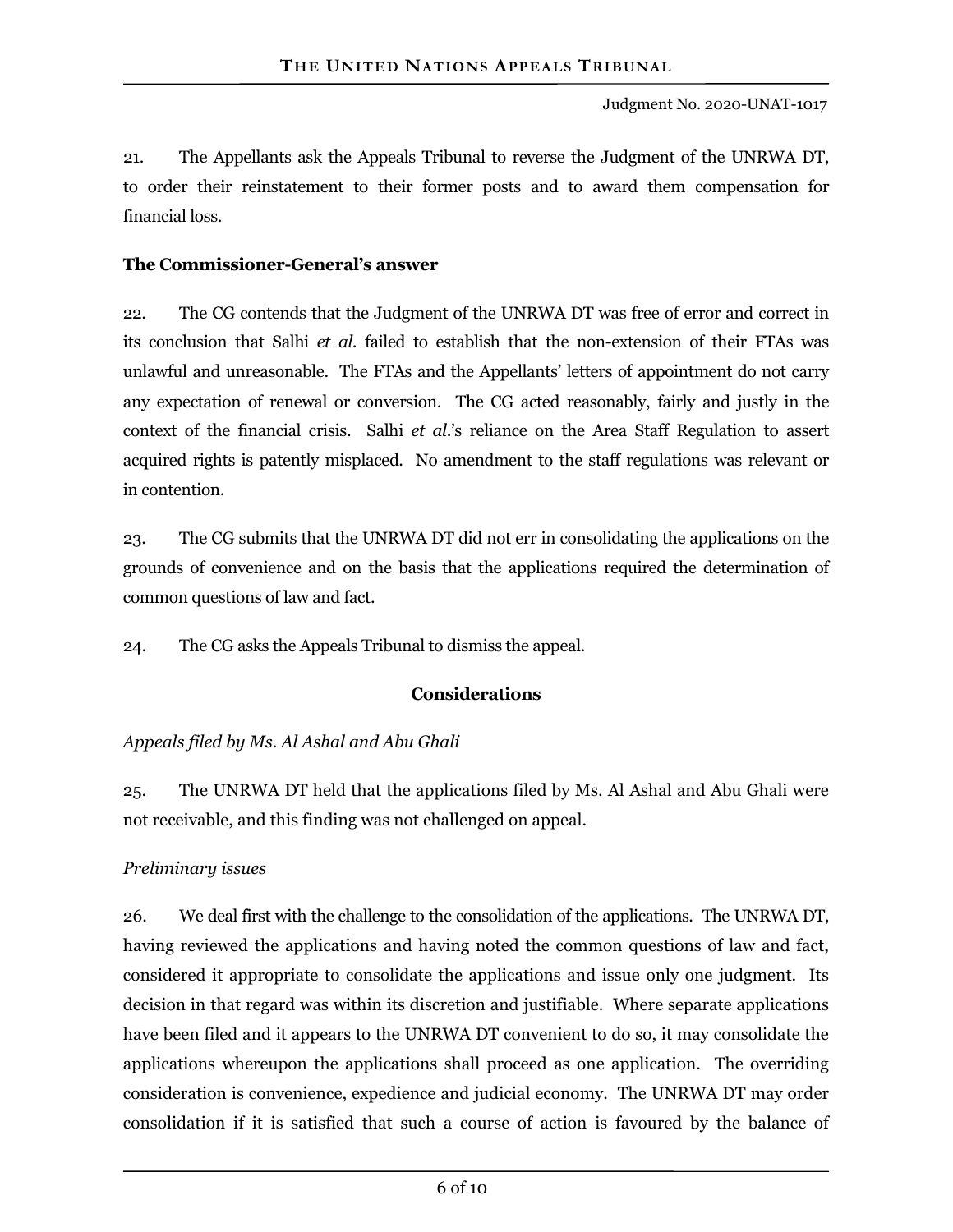convenience and that there is no possibility of substantial prejudice to any party. The convenience of consolidating the applications in this case is self-evident. All the Appellants were in exactly the same position and the contested decision affected them all equally. The facts and applicable law were the same for each application. Moreover, the Appellants have not made out any cogent case that anyone of them was substantially prejudiced in any respect. The UNRWA DT accordingly exercised its discretion lawfully and appropriately and Salhi *et al.* are entitled to no relief on this score.

27. It may be noted at the outset that the Appellants accepted the renewal of their appointments on 1 October 2018 on different terms. They thus acquiesced in the contested decision but challenged it simultaneously. It is an established principle of international administrative law that an applicant's right to review of a contested administrative decision can be perempted should s/he, by unequivocal conduct inconsistent with an intention to seek review, acquiesce in the decision. In the present case, the evidence is not clear on whether in acquiescing in the decision Salhi *et al.* reserved their rights of review. Furthermore, the CG has not pleaded peremption. Accordingly, we will assume there was no peeremption in this case.

### *Lawfulness of the reclassification of the FTAs*

28. Area Staff Rule 109.5 provides that an FTA shall expire without prior notice on the expiration date specified in the letter of appointment. Area Staff Circular No. 4/95, dated 5 April 1995, on Area staff posts and appointments, provides, in paragraph 6, that the extension of appointments will depend on the Agency's continuing need for the post, the availability of funding and the staff member's performance. The Appellants' letters of appointment provided clearly that their appointments did not carry an expectation of renewal or conversion to any other type of appointment. It is also a well-established principle in our jurisprudence that fixed-term appointments carry no expectation of renewal or conversion to another type of appointment. It is thus indisputable that the Appellants' FTAs did not carry an expectation of renewal or conversion to any other type of appointment. Nevertheless, an administrative decision not to renew an FTA can be challenged on the grounds of legality, reasonableness and procedural fairness.<sup>[1](#page-6-0)</sup>

<span id="page-6-0"></span> $\overline{a}$ <sup>1</sup> See, for example, *Pirnea v. Secretary-General of the United Nations*, Judgment No. 2013-UNAT-311, paragraph 32.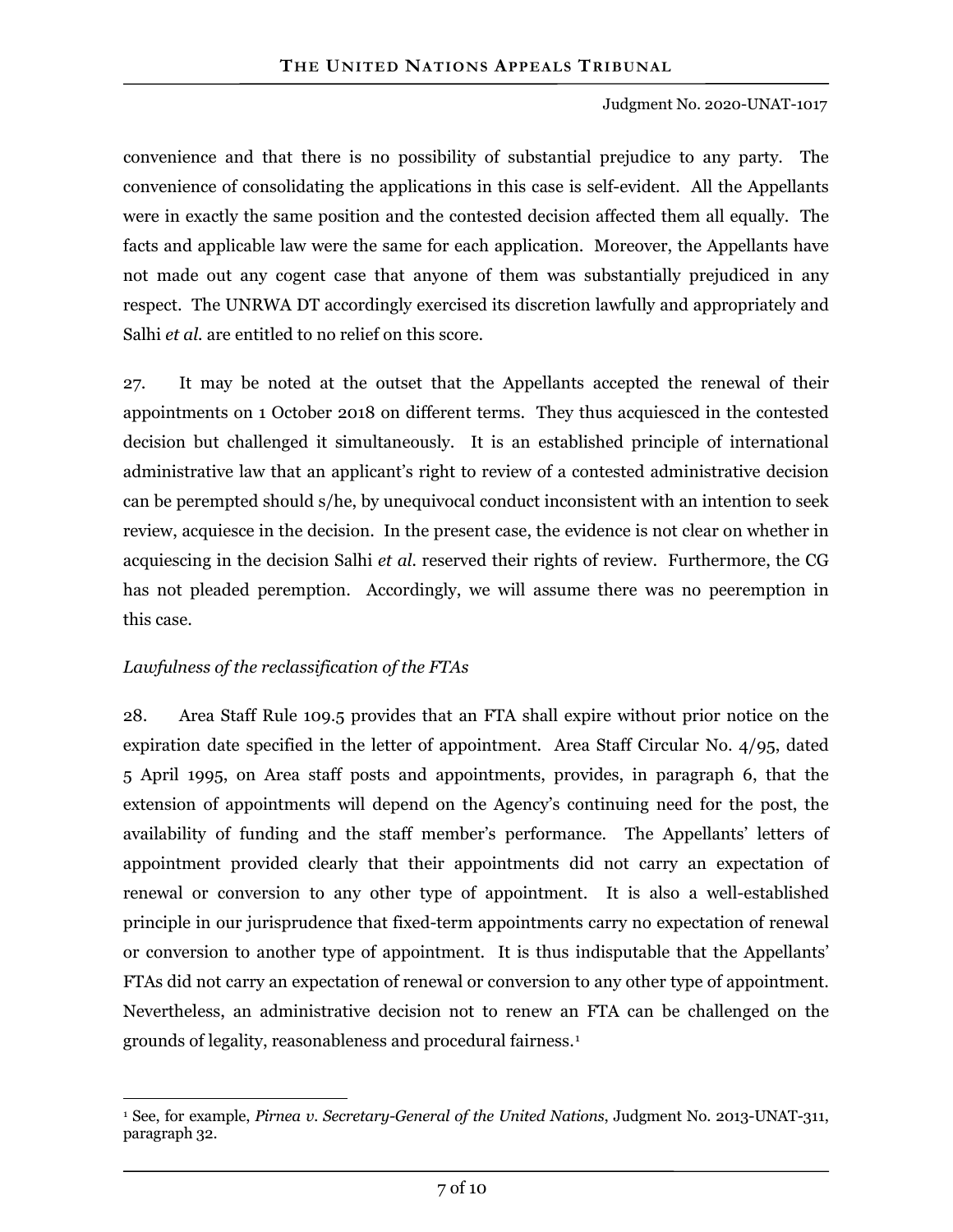29. The evidence shows indisputably that the decision not to renew the full-time FTAs but to reclassify them to part-time FTAs was related to the financial crisis that the Agency was facing as set out fully in the CG's messages to staff members in July and August 2018. It was common knowledge that the Agency had experienced a significant decrease in funding from certain donors, most notably the Government of the United States. The resultant situation compelled the Agency to restructure some of its departments or units, including abolishing posts, creating new posts, letting FTAs lapse and redeploying staff. The CG was constrained to make certain unenviable operational choices. He decided to take measures to prioritize and secure the Agency's community mental health programme and cash for work programme in Gaza in order to protect vital food assistance to a million refugees. To do that, he was obliged to re-structure and to make job cuts. The decision was taken in good faith and on a reasonable basis.

30. There was a *bona fide* reason to restructure and it was operationally rational not to renew certain FTAs on a full-time basis but to reclassify them to part-time appointments. If an exercise of discretion by the CG is legal, rational, procedurally correct and proportional, there will be no basis for interference. The Appellants have not identified any relevant matters that were ignored or any irrelevant matters that were considered in the decision not to renew their full-time FTAs. They received proper notice of the decision, which was later delayed by one month, and were offered and accepted reasonable alternatives intended to avoid their dismissal, which in the end turned out to be temporary measures. Absent any evidence of any improper motive or irrational consideration, and given the *bona fide* and operational necessity to restructure, there is no basis to conclude that the CG acted unreasonably in relation to the Appellants.

31. With regard to the Appellants' contention that their acquired rights have been violated, it must be kept in mind that employment contracts with the Agency are signed subject to the provisions of the Staff Regulations and the issuances which in this instance make it clear that FTAs carry no expectation of renewal. In so far as an offer of future employment on a different basis might be construed substantively as an amendment of contractual rights (which formally it is not), in the circumstances of this case such "amendment" was reasonable and did not involve the confiscation or spoliation of any right or benefit that subsisted beyond the expiry of the FTA. The decision of the CG to offer the Appellants part-time positions was based on a precise assessment of the situation in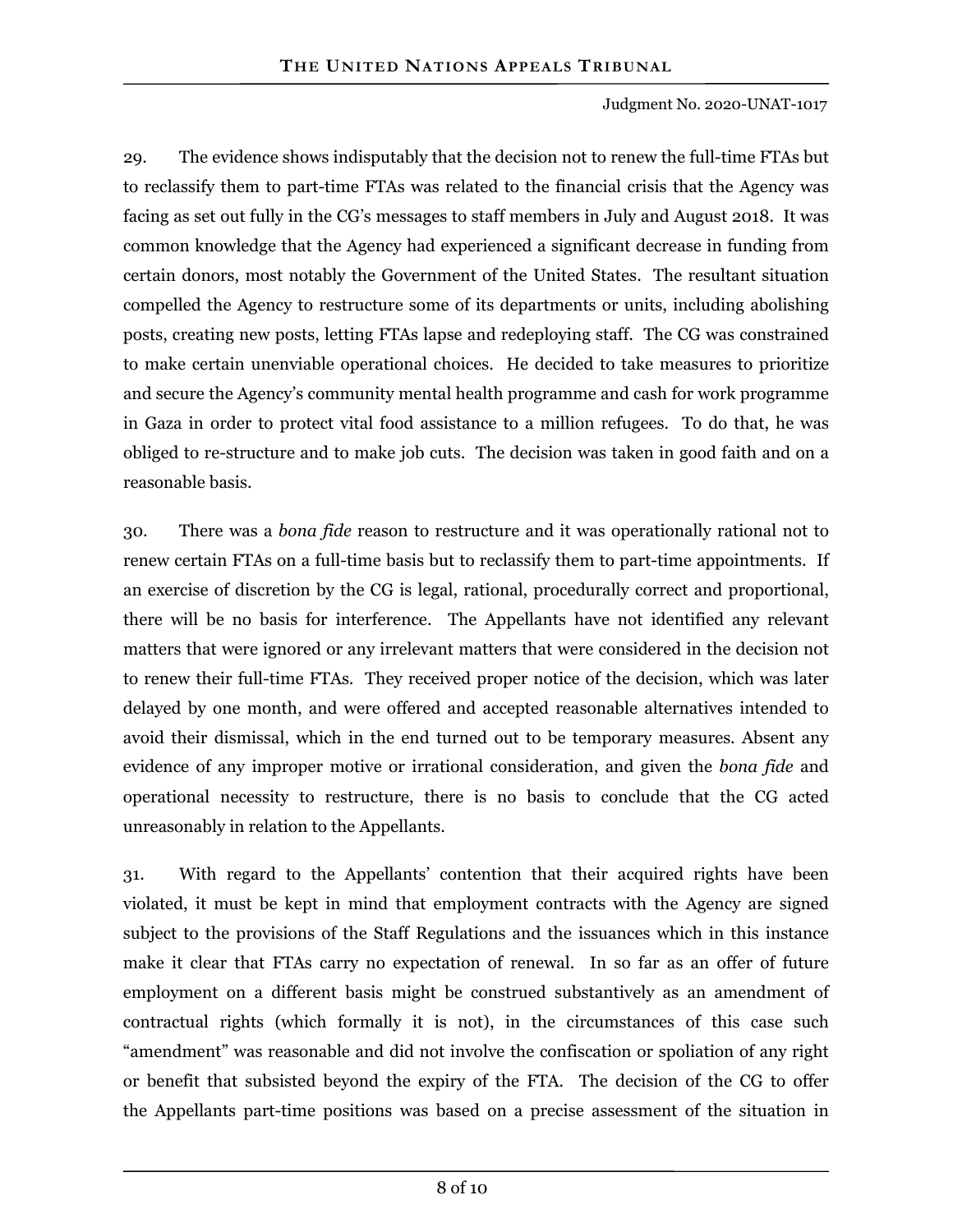issue. The proposed change was necessary and reasonably related to the objective of prioritizing and securing the core activities of the Agency. The decision, moreover, in keeping with the principle of proportionality, sought to minimize harm to the Appellants. Therefore, their claim about their acquired rights is without merit.

32. The Appellants' complaint that the UNRWA DT erred by not translating documents filed by them with the UNRWA DT is vague, unsubstantiated and probably inconsequential.

33. In the premises, the appeal must be dismissed.